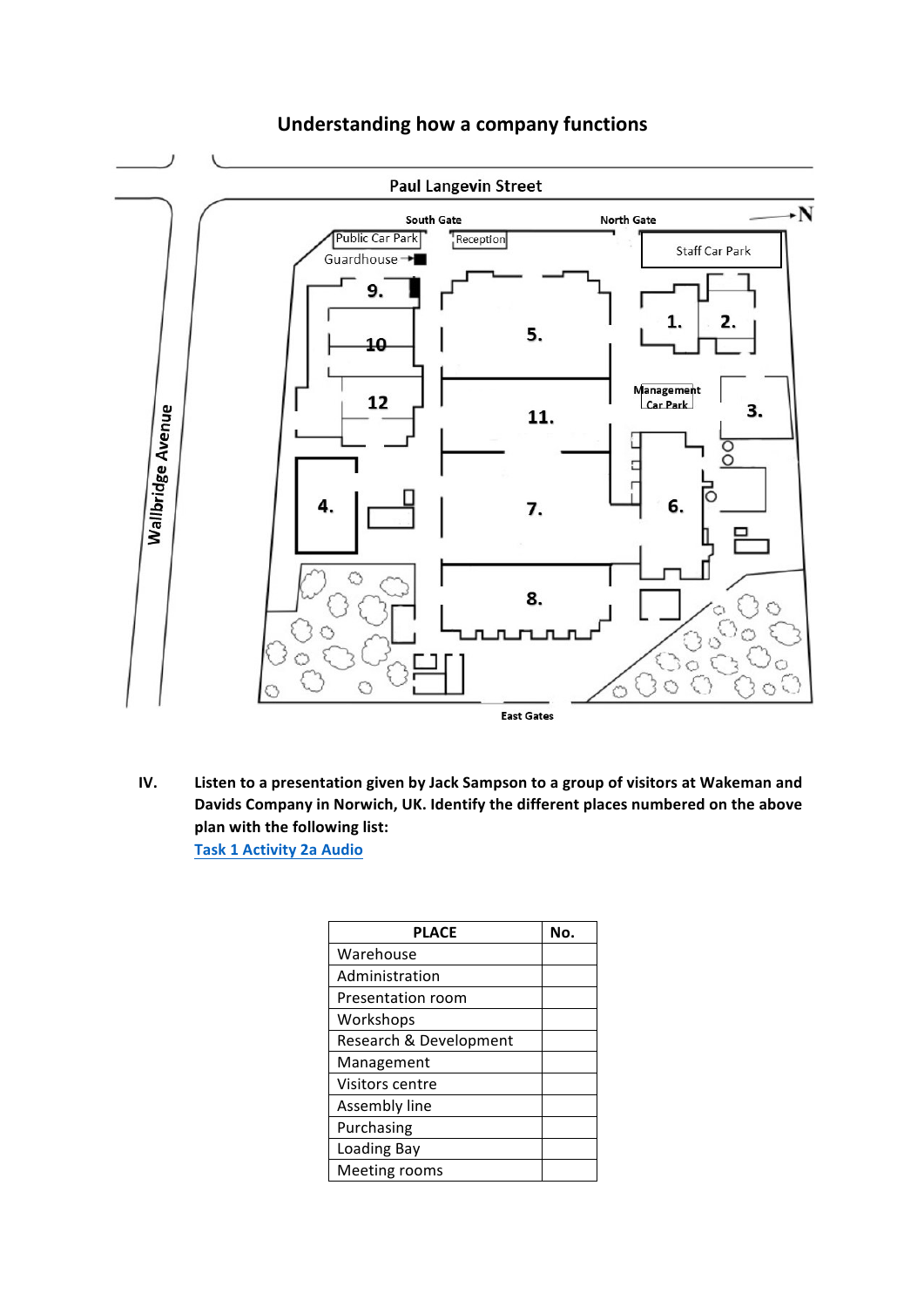| *een<br>∍ |
|-----------|
|-----------|

## Answer Key:

| No. |
|-----|
| 7.  |
| 1.  |
| 12. |
| 5.  |
| 6.  |
| 3.  |
| 9.  |
| 11. |
| 2.  |
| 8.  |
| 10. |
| 4.  |
|     |

## Audio Transcript:

Good morning ladies and gentlemen, and welcome to Wakeman and Davids! I hope you had a pleasant trip to come to Norwich today. My name is Jack Sampson, and I work in the Research and Development Department. I will be your guide this morning, and hope to give you a more detailed insight into what we do here. Before we get started, I just wanted to go through the map of the site which you were given as you came off the coach just now, so that you can have a better understanding of the company's layout and, hopefully, not get lost!

We are currently here in Reception, which as you can see is just inside the South Gate next to the public car park where you arrived. In a moment, we will be walking over to the Visitors' Centre, just past the Guardhouse and opposite the car park. Here, you will be given your welcome package and a badge, which I must please ask you to wear at all times. Security is